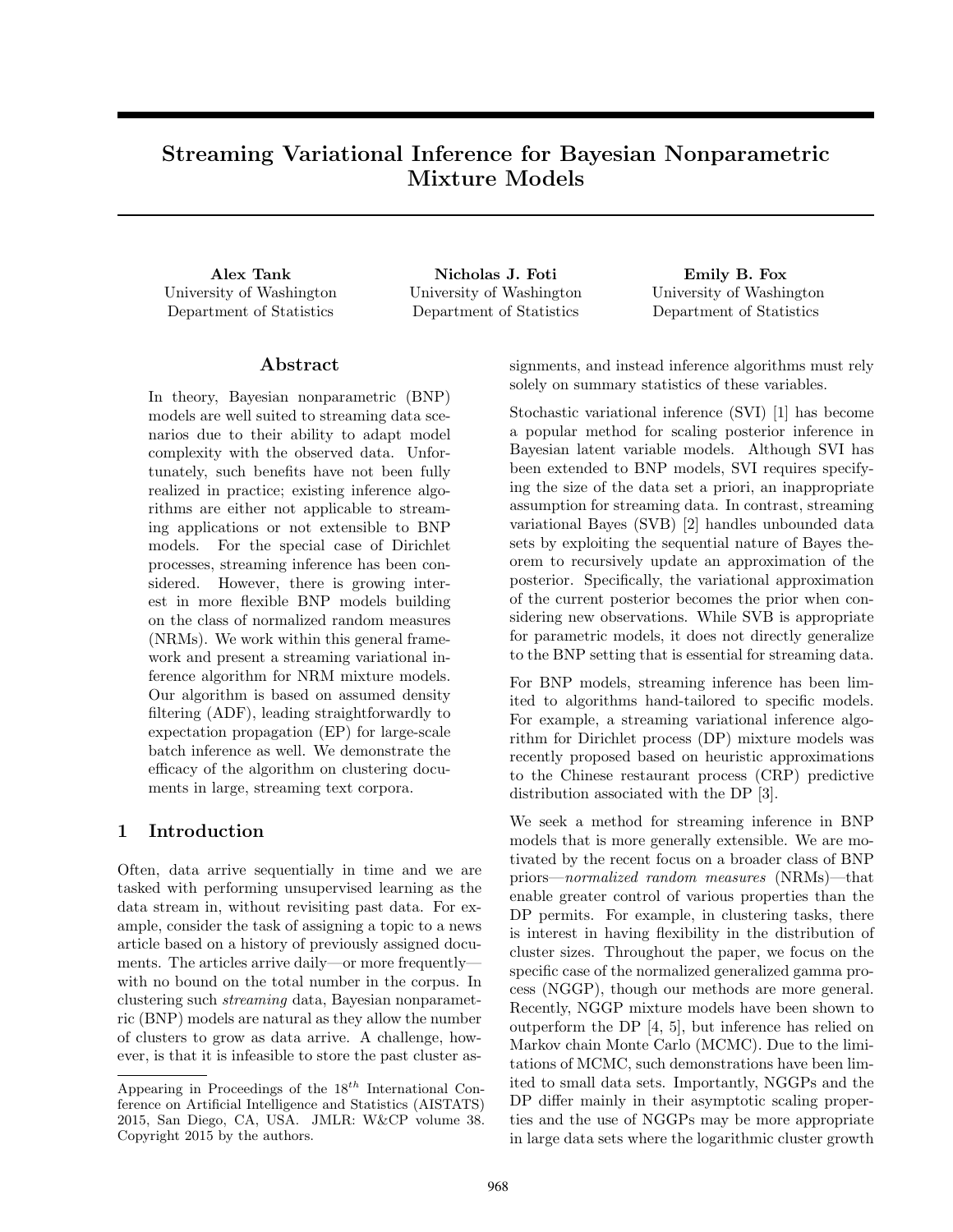rate of the DP is not appropriate.

To address the challenge of streaming inference in NRM mixture models, we develop a variational algorithm based on assumed density filtering (ADF) [6]. Our algorithm uses infinite-dimensional approximations to the mixture model posterior and allows general BNP predictive distributions to be used by leveraging an auxiliary variable representation. As a byproduct of the ADF construction, a multi-pass variant straightforwardly yields an expectation propagation (EP) algorithm for batch inference in BNP models. This provides a new approach to scalable BNP batch inference.

In the special case of DPs, our algorithm reduces to that of [3]. As such, our framework forms a theoretically justified and general-purpose scheme for BNP streaming inference, encompassing previous heuristic and model-specific approaches, and with a structure that enables insight into BNP inference via EP.

We demonstrate our algorithm on clustering documents from text corpora using an NRM mixture model based on the NGGP [5]. After a single pass through a modest-sized data set, our streaming variational inference algorithm achieves performance nearly on par with that of a batch sampling-based algorithm that iterates through the data set hundreds of times. We likewise examine a New York Times corpus of 300,000 documents to which the batch algorithm simply does not scale (nor would it be applicable in a truly streaming setting). In these experiments, we justify the importance of considering the flexible class of NRM-based models. Our work represents the first application of non-DP-based NRMs to such large-scale applications.

# 2 Background

# 2.1 Completely Random Measures

A completely random measure (CRM) [7] is a distribution over measures  $G$  on  $\Theta$  such that for disjoint  $A_k \subset \Theta$ ,  $G(A_k)$  are independent random variables and

$$
G = \sum_{k=1}^{\infty} \pi_k \delta_{\theta_k}.
$$
 (1)

The masses  $\pi_k$  and locations  $\theta_k$  are characterized by a Poisson process on  $\Theta \times \mathbb{R}_+$  with Lévy measure  $\mu(d\theta, d\pi)$  [7, 8]. We restrict our attention to *homogeneous* CRMs where  $\mu(d\theta, d\pi) = H_0(d\theta)\lambda(d\pi)$ , a common assumption in the literature [9, 10, 11]. We denote a draw from a homogeneous CRM as

$$
G \sim \text{CRM}(\lambda, H_0). \tag{2}
$$

The total mass  $T = G(\Theta) = \sum_{k=1}^{\infty} \pi_k$  is almost surely finite [12]. However, since  $T \neq 1$  in general, CRMs cannot directly be used as priors for mixture models.

### 2.2 Normalized Random Measures

One can normalize a CRM by its finite total mass to construct a BNP prior for mixture models. Specifically, define the normalized random measure (NRM)  $P = \sum_{k=1}^{\infty} \frac{\pi_k}{T} \delta_{\theta_k}$ . The Dirichlet process (DP) is an NRM which arises from normalizing the masses of a gamma process [9]. However, more flexible NRMs can be constructed by starting with different CRMs.

In the mixture model setting, we observe data  $\{x_i \in$  $\mathbb{R}^d$  with  $x_i$  generated from mixture component  $\theta^{z_i}$ . Here, we assume the assignment variables,  $z_i$ , are 1of-K coded so that  $\sum_k z_{ik} = 1$  and  $z_{ik} = 1$  implies that observation *i* is assigned to component  $\theta_k$  via  $\theta^{z_i}$ . The resulting NRM mixture model can be written as:

$$
G \mid \lambda, H_0 \sim \text{CRM}(\lambda, H_0)
$$
  

$$
z_i \mid G \sim \sum_{k=1}^{\infty} \frac{\pi_k}{T} \delta_k
$$
  

$$
x_i \mid z_i, \theta \sim F(x_i | \theta^{z_i}),
$$
 (3)

where  $F(\cdot|\cdot)$  is an observation model.

For our running example of the normalized generalized *gamma process* (NGGP), the GGP Lévy measure is

$$
\lambda(d\pi) = \frac{a}{\Gamma(1-\sigma)} \pi^{-\sigma-1} e^{-\tau \pi} d\pi, \tag{4}
$$

where  $\tau \in [0, \infty)$ ,  $a \in (0, \infty)$ , and  $\sigma \in [0, 1)$ . Notable special cases of the NGGP are  $\sigma = 0$ , where we obtain the DP, and  $\sigma = 0.5$ , where we obtain the normalized inverse-Gaussian (IG) process. The NGGP with  $\sigma \neq 0$ provides greater control over model properties, such as the distribution of cluster sizes [4].

For any NRM mixture model, by introducing an auxiliary variable  $U_n \sim \Gamma(n,T)$ , we can integrate out the NRM  $P$  and define a partial urn scheme [5, 11]. In the case of the NGGP we have:

$$
p(z_{n+1} = k | U_n, z_{1:n}) \propto \begin{cases} n_k - \sigma, & k \le K \\ a(U_n + \tau)^{\sigma}, & k = K + 1, \end{cases}
$$
(5)

where K is the number of instantiated clusters in  $z_{1:n}$ . When  $\sigma = 0$ , Eq. (5) reduces to the well known Chinese restaurant process (CRP) corresponding to the DP. The posterior distribution of  $U_n$  is given by [11]:

$$
p(U_n|z_{1:n}) \propto \frac{U_n^n}{(U_n+\tau)^{n-aK}} e^{-\frac{a}{\sigma}(U_n+\tau)^{\sigma}}.
$$
 (6)

Together, Eqs. (5) and (6) can be used to define MCMC samplers for NGGP mixture models [5, 13]; our streaming algorithm also exploits the use of  $U_n$ .

#### 2.3 Assumed Density Filtering

Assumed density filtering (ADF) was first developed as a sequential procedure for inference in dynamic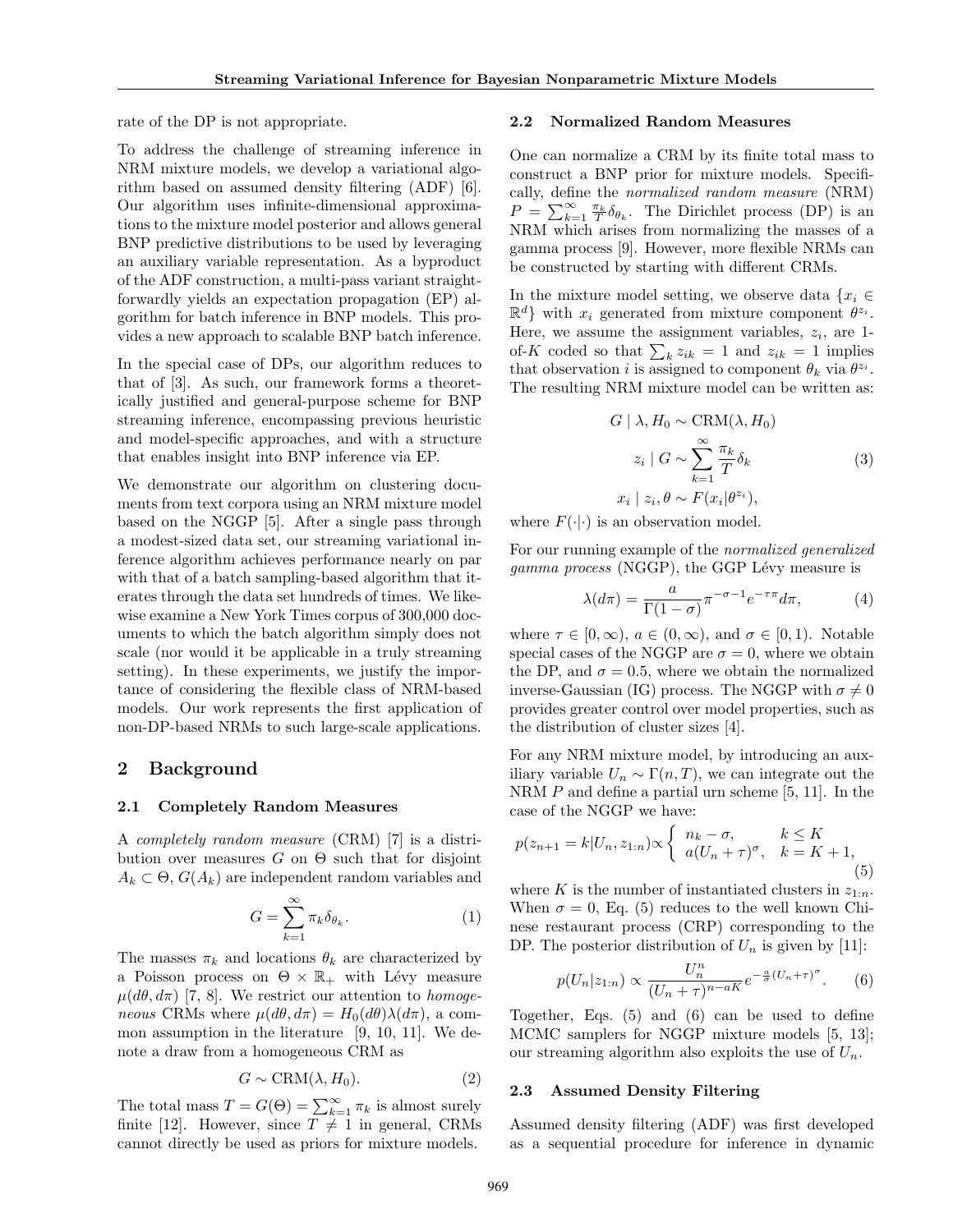models that iteratively projects an intractable distribution onto a simpler family of distributions. Let  $z_{1:n} = (z_1, z_2, \ldots, z_n)$  be a sequence of random variables with joint distribution  $p_n(z_{1:n})$ . We can write the joint distribution as a product of factors,

$$
p_n(z_{1:n}) \propto \prod_{i=1}^n f_i(z_{1:i}).
$$
 (7)

ADF approximates the sequence of distributions  $p_n(z_{1:n})$  with a sequence  $\hat{q}_n(z_{1:n}) \in \mathcal{Q}_n$ , where  $\mathcal{Q}_n$  is a family of simpler distributions. Based on the current  $\hat{q}_n(z_{1:n})$ , the approximation to  $p_{n+1}(z_{1:n+1})$  is formed as follows. The  $(n+1)$ st factor is incorporated to form  $\hat{p}_{n+1}(z_{1:n}) \overset{\triangle}{\propto} f_{n+1}(z_{1:n+1})\hat{q}_n(z_{1:n}),$  which is then projected onto  $\mathcal{Q}_{n+1}$  by minimizing the KL divergence:

$$
\hat{q}_{n+1}(z_{1:n+1}) = \underset{q_{n+1} \in \mathcal{Q}_{n+1}}{\arg \min} \text{KL}\left(\hat{p}_{n+1}(z_{1:n+1})||q_{n+1}(z_{1:n+1})\right). \quad (8)
$$

When  $Q_n$  factorizes as  $q_n(z_{1:n}) = \prod_{i=1}^n q_n(z_i)$ , the optimal distribution for each factor is given by the marginal distribution,  $\hat{q}_{n+1}(z_i) \propto$  $\int f_{n+1}(z_{1:n+1})\hat{q}_n(z_{1:n})dz_{\setminus i}$ , where  $z_{\setminus i}$  denotes the set  $\{z_j, j \neq i\}$ . The tractability of this integral for certain families of factors  $f_n$  and  $\hat{q}_n$  motivates ADF, and in particular, the recursive projection onto  $\{Q_n\}.$ 

### 2.4 Expectation Propagation

ADF can be generalized to perform batch inference in static models resulting in the well known expectation propagation (EP) algorithm [6]. In EP, one approximates an intractable, factorized distribution over a fixed set of model parameters,  $\theta$ , with a tractable distribution,  $q \in \mathcal{Q}$ . In place of Eq. (7), we have

$$
p(\theta) \propto \prod_{i=1}^{n} f_i(\theta). \tag{9}
$$

An EP iteration begins with both a posterior approximation,  $\hat{q}(\theta)$ , and stored local contributions,  $\bar{q}_i(\theta)$ , associated with each factor  $f_i(\theta)$ . To refine the posterior approximation, a local contribution is removed to form a normalized approximation to the remaining  $n-1$  factors,  $\hat{q}_{\setminus j}(\theta) \propto \frac{q_{\theta j}}{\bar{q}_i(\theta)}$  $\frac{q_{\theta\theta}}{\bar{q}_j(\theta)}$ . As in ADF, the jth factor is then appended to the approximation  $\hat{q}_{\lambda i}$  and projected back onto Q to obtain a refined  $\hat{q}(\theta)$ :

$$
\hat{q}(\theta) = \underset{q \in \mathcal{Q}}{\arg \min} \, \text{KL}\Big(\hat{p}(\theta) \propto f_j(\theta)\hat{q}_{\setminus j}(\theta) \Big| \Big| q(\theta)\Big). \quad (10)
$$

The jth local contribution is then updated to

$$
\bar{q}_j(\theta) \propto \frac{\hat{q}(\theta)}{\hat{q}_{\setminus j}(\theta)}.\tag{11}
$$

When  $\hat{q}, \bar{q}_j, \hat{q}_{\setminus j}$  are in the exponential family with the same type of sufficient statistics,  $\hat{\nu}, \bar{\nu}_j, \hat{\nu}_{\setminus j} \in \mathbb{R}^m$ , respectively, then  $\bar{\nu}_j = \hat{\nu} - \hat{\nu}_{\backslash j}$ . This process of removing local statistics from the approximation, adding in the respective factor, and re-projecting onto  $Q$  is repeated for all factors until convergence.

The link between ADF and EP, comparing Eqs. (8) and (10), allows us to extend our streaming BNP algorithm of Sec. 3 to EP for batch inference (Sec. 3.4). EP is easily parallelized [14], allowing these methods to scale to massive batch data sets, though we leave the parallel extension of our method to future work.

# 3 Streaming Variational Inference for BNP Mixture Models

We now turn to deriving a streaming inference algorithm for the NRM mixture model of Eq. (3). Here, our goal is joint inference of the growing set of local cluster indicators,  $z_{1:n}$ , and the static set of global cluster parameters,  $\theta = {\theta_k}_{k=1}^{\infty}$ . The method is derived from the ADF algorithm of Sec. 2.3 and boils down to: (1) a local update of cluster soft assignments for the current data point and (2) a global update of cluster variational parameters. The local update follows directly from ADF. Embedded in this step is computing the NRM predictive probability on cluster assignments, for which we use the auxiliary variable representation of Eq. (5) combined with an additional variational approximation to compute an intractable integral. For computational tractability, the global step uses an approximation similar to that proposed in [15], though an exact ADF update is possible.

To start, note that the posterior for the first  $n$  assignments,  $z_{1:n}$ , and cluster parameters,  $\theta$ , factorizes as:

$$
p_n(z_{1:n}, \theta | x_{1:n}) \propto p(x_n | z_n, \theta) p(z_n | z_{1:n-1}) \times p(z_{1:n-1}, \theta | x_{1:n-1})
$$
\n
$$
\propto p(\theta) \prod_{i=1}^n p(x_i | z_i, \theta) p(z_i | z_{1:i-1}). \quad (13)
$$

Eq. (12) emphasizes the sequential decomposition of the posterior while Eq. (13) concretely links our derivation with ADF. We set the first factor to  $p(x_1|z_1, \theta)p(z_1)\prod_{k=1}^{\infty}p(\theta_k)$ , where  $p(z_{11} = 1) = 1$  so that  $p(x_1|z_1, \theta)p(z_1) = p(x_1|\theta_1)p(z_1)$ . We then define  $p(x_i|z_i, \theta)p(z_i|z_{1:i-1})$  as the *i*th factor. We apply ADF to Eq. (13) to obtain a sequence of factorized  $\prod_{k=1}^{\infty} \hat{q}_n(\theta_k) \prod_{i=1}^{n} \hat{q}_n(z_i)$  for the first *n* factors. Since variational approximations of the form  $\hat{q}_n(z_{1:n}, \theta)$  = the first factor takes this factorized form, we have  $\hat{q}_1(z_1,\theta) \propto p(z_1)p(x_1|\theta_1)p(\theta_1)\prod_{k=2}^{\infty}p(\theta_k)$ , so algorithmically we only update  $\hat{q}_1(z_1)$  and  $\hat{q}_1(\theta_1)$ . For subsequent factors, assume the posterior  $p(z_{1:n-1}, \theta | x_{1:n-1})$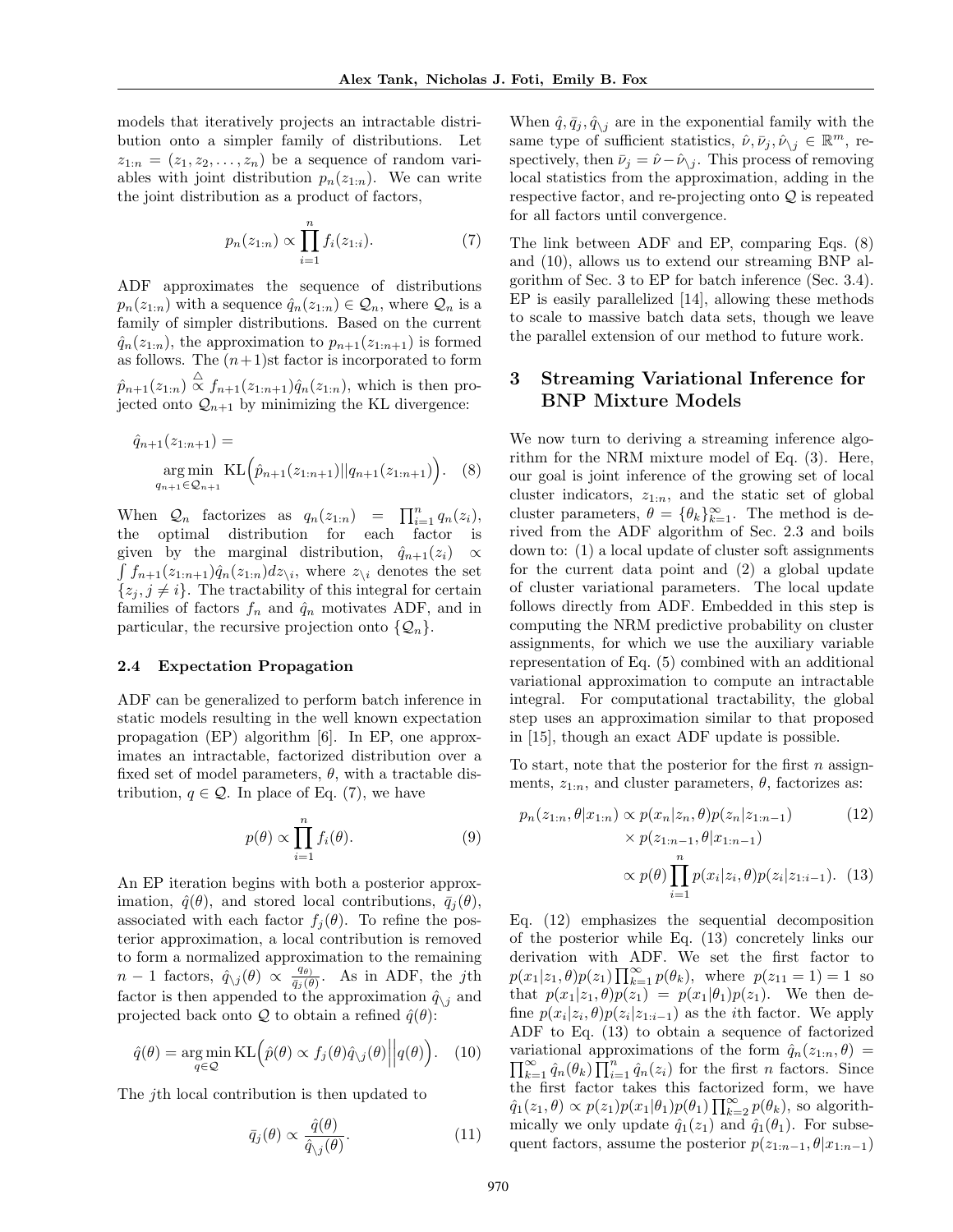is approximated by a factorized  $\hat{q}_{n-1}(z_{1:n-1}, \theta)$ . To obtain the next approximate posterior after the nth observation, we use Eq. (8):

$$
\hat{p}_n(z_{1:n}, \theta | x_{1:n}) \stackrel{\triangle}{\propto} p(x_n | z_n, \theta) p(z_n | z_{1:n-1}) \hat{q}_{n-1}(z_{1:n-1}, \theta)
$$

$$
\hat{q}_n(z_{1:n}, \theta) = \underset{q_n \in \mathcal{Q}_n}{\arg \min} \mathrm{KL} \Big( \hat{p}_n(z_{1:n}, \theta | x_{1:n}) || q_n(z_{1:n}, \theta) \Big). \tag{14}
$$

Given our mean field assumption, the optimal distributions for the local variables,  $z_{1:n}$ , are given by the marginal distributions:

$$
\hat{q}_n(z_i) \propto \sum_{z_{\backslash i}} \int p(x_n|z_n, \theta) p(z_n|z_{1:n-1}) \hat{q}_{n-1}(z_{1:n-1}, \theta) d\theta.
$$
\n(15)

For  $i < n$ , Eq. (15) indicates that the optimal variational distributions for the assignments are retained, i.e.  $\hat{q}_n(z_i) = \hat{q}_{n-1}(z_i)$ . The optimal distribution for the new observation's assignment,  $z_n$ , is given by:

$$
\hat{q}_n(z_{nk}) \propto q^{\text{pr}}(z_{nk}) \int p(x_n|z_{nk}, \theta) \hat{q}_{n-1}(\theta_k) d\theta_k, \quad (16)
$$

where  $q^{\text{pr}}(z_n) = \sum_{z_{1:n-1}} p(z_n | z_{1:n-1}) \prod_{i=1}^{n-1} \hat{q}_{n-1}(z_i)$  is an approximate prior probability for the cluster assignment of  $x_n$ , mirroring the role of the predictive rule,  $p(z_n|z_{1:n-1})$ , when assignments are fully observed. We consider conjugate exponential family models so that  $\hat{q}_{n-1}(\theta_k)$  is in the same family as  $p(\theta_k)$ , allowing the integral in Eq. (16) to be given in closed form. As such, our focus is on studying  $q<sup>pr</sup>$  for NRMs.

The update in Eq. (16) has appeared previously in both batch [15] and streaming [3] inference algorithms for DP mixtures (without being derived from the ADF framework). In the batch case,  $q^{\text{pr}}(z_n)$  was evaluated by sampling, and in the latter case a heuristic approximation was used. We instead use a principled variational approximation to evaluate Eq. (16) which extends to a large class of NRMs.

The combinatorial sum over  $z_{1:n-1}$  embedded in evaluating  $q^{\text{pr}}(z_n)$  appears to be a daunting barrier to efficient streaming inference. However, as we show in Sec. 3.1, for the models we consider the resulting  $q<sup>pr</sup>$ can be written in terms of sums of local soft assignments,  $\sum_{i=1}^{n-1} \hat{q}_{n-1}(z_i)$ . Since these past soft assignments remain unchanged, the sum—instead of past assignment histories—can be stored as a sufficient statistic. Furthermore, since  $p(z_n|z_{1:n-1})$  places mass on  $z_n$ taking a previously unseen component, the approximation  $q^{\text{pr}}(z_n)$  inherits this ability and allows our algorithm to introduce new components when needed. This is a crucial feature of our approach that enables our approximate inference scheme to maintain the benefits of nonparametric modeling, and is in contrast to approaches based on truncations to the underlying NRM or on heuristics for creating new clusters.

As in EP [6], the optimal update for the global parameters,  $\theta_k$ , is also proportional to the marginal:

$$
\hat{q}_n(\theta_k) \propto \qquad (17)
$$
\n
$$
\sum_{z_{1:n}} \int p(x_n|z_n, \theta) p(z_n|z_{1:n-1}) \hat{q}_{n-1}(z_{1:n-1}, \theta) d\theta_{\backslash k}.
$$

Eq. (17) is often intractable so we use the conjugate variational Bayes update for  $\theta_k$  as in [15]:

$$
\log q(\theta_k) \approx \mathbb{E}_{\theta_{\setminus k}, z_n} \log [p(x_n | z_n, \theta) \hat{q}_{n-1}(\theta)] + C, \quad (18)
$$

where  $C$  is a constant. See the Supplement for details. The expectation is taken with respect to the optimal distributions  $\hat{q}_n(z_n)$  and  $\hat{q}_n(\theta_{\setminus k}) = \prod_{j \neq k} \hat{q}_n(\theta_j)$ . This implies that

$$
\log q(\theta_k) \approx \hat{q}_n(z_{nk}) \log p(x_n | z_n, \theta) + \log \hat{q}_{n-1}(\theta_k) + C'.
$$
\n(19)

For the conjugate models we consider, Eq. (19) leads to tractable updates. Our streaming algorithm, which we refer to as ADF-NRM, proceeds at each step by first computing the local update in Eq. (16), and then the global update in Eq. (19). See Alg. 1.

#### 3.1 Predictive Rule for NGGPs

A key part of the streaming algorithm is efficiently computing  $q^{\text{pr}}(z_n)$ . When a DP prior is used,  $q^{\text{pr}}(z_n)$ admits a simple form similar to the CRP:

$$
q^{\text{pr}}(z_{nk}) \propto \begin{cases} \sum_{i=1}^{n-1} \hat{q}_i(z_{ik}), & k \le K_{n-1} \\ a, & k = K_{n-1} + 1, \end{cases}
$$
 (20)

where  $K_{n-1}$  is the number of considered components in x1:n−<sup>1</sup> (see Sec. 3.3). Unfortunately, NRMs do not admit such a straightforward expression for  $q^{\text{pr}}(z_n)$ since in general  $p(z_n|z_{1:n-1})$  is not known in closed form and for NGGPs it is given by a computationally demanding and numerically unstable expression [16] unsuitable for large, streaming data.

Instead, as in Eq. (5), we can introduce an auxiliary variable,  $U_n$ , to obtain a tractable variational approximation for NRMs, as detailed in the Supplement. We focus on the popular case of the NGGP here.

We rewrite  $q^{\text{pr}}(z_n)$  in terms of  $U_{n-1}$  and the unnormalized masses,  $\pi$ , and integrate over these variables:

$$
q^{\text{pr}}(z_n) = \sum_{z_{1:n-1}} \int \int \left[ p(z_n | \pi) p(\pi | U_{n-1}, z_{1:n-1}) \right] (21)
$$

$$
\times p(U_{n-1} | z_{1:n-1}) \prod_{i=1}^{n-1} \hat{q}_{n-1}(z_i) \right] dU_{n-1} d\pi.
$$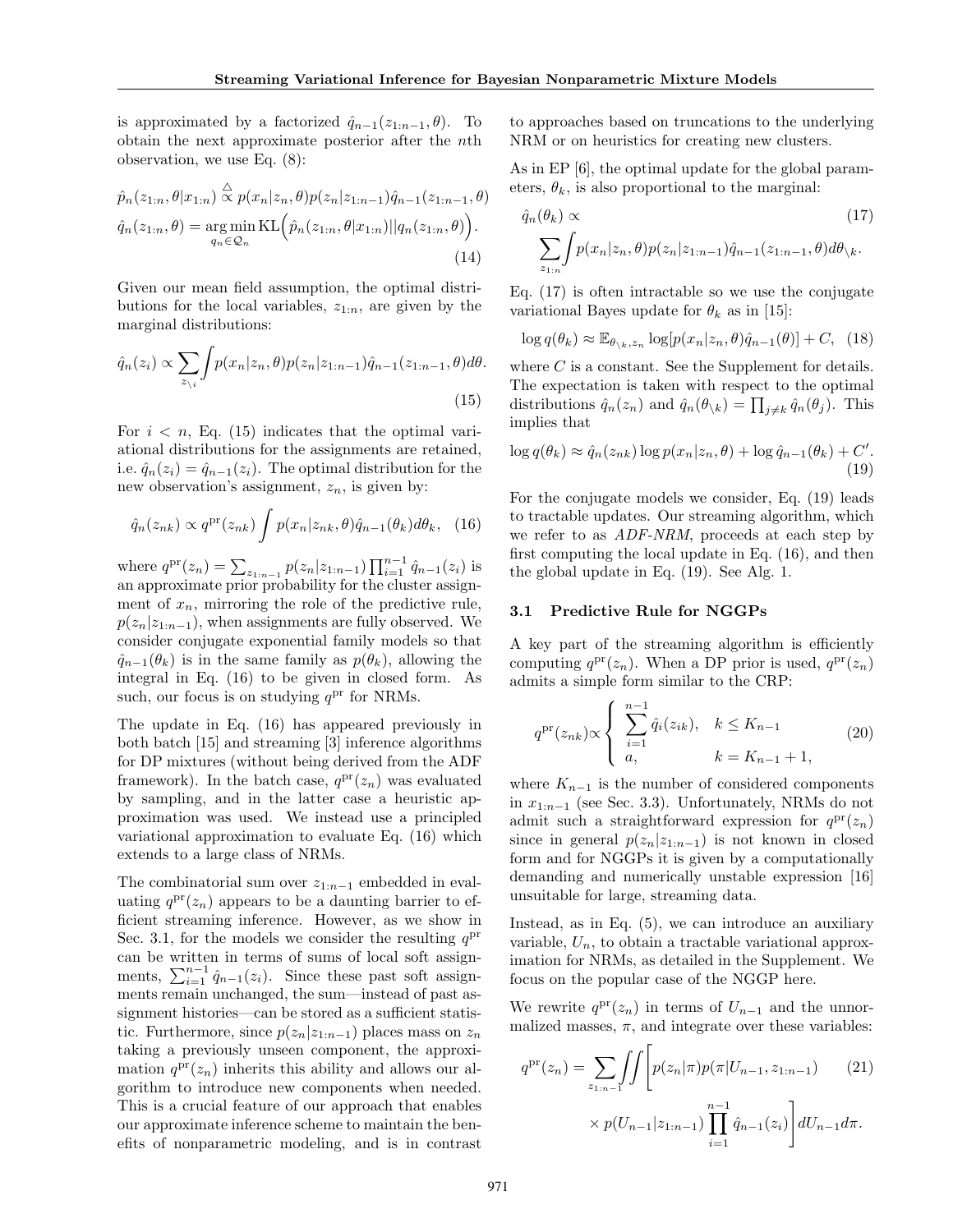.

The term  $p(\pi|U_n, z_{1:n-1})$  is stated in the Supplement and  $p(U_{n-1}|z_{1:n-1})$  is shown in Eq. (6). The random measure  $\pi$  consists of a set of instantiated atoms,  $\pi_1, \ldots, \pi_K$ , and a Poisson process  $\pi^*$  representing the remaining mass. Since the integral in Eq. (21) is intractable, we introduce a partially factorized approximation:  $p(\pi|U_{n-1}, z_{1:n-1})p(U_{n-1}|z_{1:n-1}) \approx$  $q(\pi|U_{n-1})q(U_{n-1}) \in \mathcal{Q}_{\pi \times U}$  and solve

$$
\underset{q \in \mathcal{Q}_{\pi \times U}}{\arg \min }\text{KL}\Big(q(\pi|U_{n-1})q(U_{n-1})\hat{q}(z_{1:n-1})||
$$

$$
p(\pi|U_{n-1}, z_{1:n-1})p(U_{n-1}|z_{1:n-1})\hat{q}(z_{1:n-1})\n \tag{22}
$$

The optimal distributions are given by:

$$
q(U_{n-1}) \propto e^{-\frac{a}{\sigma}(U_{n-1}+\tau)^{\sigma}} \frac{U_{n-1}^{n-1}}{(U_{n-1}+\tau)^{n-1-a\mathbb{E}_{\hat{q}}[K_{n-1}]}}
$$
\n(23)

$$
q(\pi_k|U_{n-1}) \propto \pi_k^{\mathbb{E}_{\hat{q}}[n_k]} e^{-U_{n-1}\pi_k} \lambda(d\pi_k),
$$
\n(24)

where  $\mathbb{E}_{\hat{q}_{n-1}}[K_{n-1}]$  is the expected number of clusters observed so far, which can be recursively computed as described in the Supplement, and  $\mathbb{E}_{\hat{q}_{n-1}}[n_k] =$  $\sum_{i=1}^{n-1} \hat{q}_{n-1}(z_{ik})$  is the expected number of assignments to component k. The variational distribution of  $\pi^*$  is a Poisson process with tilted Lévy measure  $e^{U_{n-1}\pi}\lambda(d\pi)$ . As detailed in the Supplement, using these variational approximations in Eq. (21) combined with a delta function approximation to  $q(U_{m-1})$  yields:

$$
q^{\text{pr}}(z_{nk}) \propto \begin{cases} \max \left( \sum_{i=1}^{n-1} \hat{q}_i(z_{ik}) - \sigma, 0 \right), k \le K_{n-1} \\ a(\hat{U}_{n-1} + \tau)^{\sigma}, & k = K_{n-1} + 1, \end{cases}
$$
(25)

where  $\hat{U}_{n-1} = \arg \max q(U_{n-1})$ . For the DP  $(\sigma = 0)$ , Eq.  $(25)$  reduces to Eq.  $(20)$  and the resulting algorithm reduces to that of [3]. Note the differences between Eqs.  $(25)$  and  $(5)$  and between Eqs.  $(23)$  and  $(6)$ . In both cases, hard assignments are replaced by soft assignments. As previously noted, the sum of these past soft assignments serve as sufficient statistics, and since they do not change between iterations, can be stored in place of individual assignments. Furthermore, the recursive computation of  $\mathbb{E}_{\hat{q}_{n-1}}[K_{n-1}]$  in Eq. (23) allows past assignments to be discarded.

# 3.2 Computational Complexity

Due to the streaming nature of the ADF-NRM algorithm, we analyze the per-observation computational complexity. As seen in Alg. 1, for each observation we compute a finite dimensional probability vector with  $K_n + 1$  elements, which is  $O(K_n)$ . Additionally, we need to compute  $\hat{U}_n$  via numerical optimization of  $q(U_n)$ , which is a univariate and unimodal function

#### Algorithm 1 ADF for NRM mixture models

Initialize:  $K = 1, S_1 = 1$  $\hat{q}_1(\theta_1) \propto p(x_1|\theta_1)p(\theta_1), \, \hat{q}_1(z_{11}) = 1$ for  $n = 1$  to  $\infty$  do  $\hat{U}_n = \arg \max q(U_n)$  with  $q(U_n)$  in Eq. (23) for  $k = 1$  to K do  $q^{\text{pr}}(z_{nk}) \propto \max(S_k - \sigma, 0)$  $\hat{q}_n(z_{nk}) \propto q^{\mathrm{pr}}(z_{nk}) \int p(x_n|z_{nk},\theta_k) \hat{q}_{n-1}(\theta_k) d\theta_k$ end for  $q^{\text{pr}}(z_{n,K+1}) \propto a(\hat{U}_n + \tau)^{\sigma}$  $\hat{q}_n(z_{n,K+1}) \propto q^{\text{pr}}(z_{n,K+1})$  $\times \int p(x_n|z_{n,K+1},\theta)p(\theta_{K+1})d\theta_{K+1}$ normalize  $\hat{q}_n(z_{n,1:K+1})$ if  $\hat{q}_n(z_{n,K+1}) > \epsilon$  then  $S_{K+1} = 0$ ,  $\hat{q}_{n-1}(\theta_{K+1}) = p(\theta_{K+1}), K = K+1$ else normalize  $\hat{q}_n(z_{n,1:K})$ end if for  $k = 1$  to K do  $\hat{q}_n(\theta_k) \propto p(x_n | z_{nk}, \theta_k)^{\hat{q}_n(z_{nk})} \hat{q}_{n-1}(\theta_k)$  $S_k = S_k + \hat{q}_n(z_{nk})$ end for end for

so can be maximized efficiently with complexity denoted  $O(U)$ . Thus, the per-iteration computational complexity of ADF-NRM is  $O(K_n + \mathcal{U})$ . We note that in practice the runtime is dominated by the  $O(K_n)$ term due to the NGGP introducing many clusters; the optimization of  $\hat{U}_n$  terminates in a few iterations (independent of  $K_n$ ) and so does not limit the scalability of the algorithm. It is known that  $\mathbb{E}[K_n] \simeq a \log n$  for the DP and follows a power-law with index  $\sigma \in (0,1)$ for the NGGP  $[17]$ . This implies that for large *n* the complexity of ADF-NRM with a NGGP is larger than that with a DP, but is sub-linear in  $n$  and so remains computationally feasible. Of course, a posteriori  $K_n$ can grow much more slowly in practice when the data has a compact representation.

#### 3.3 Efficiently Coping with New Clusters

While the probability that a data point belongs to a new cluster,  $\hat{q}_n(z_{n,K+1})$ , is always greater than zero, it is computationally infeasible to introduce a new component at each iteration since the per iteration complexity of ADF-NRM is  $O(K_n)$ . In practice, new components are added only if  $\hat{q}_n(z_{n,K_n+1}) > \epsilon$  for  $\epsilon \geq \sigma$ a threshold. The restriction  $\epsilon \geq \sigma$  is natural: if  $\hat{q}_n(z_{n,K_n+1}) < \sigma$  then  $K_n + 1$  will be assigned zero prior probability at step  $n + 1$  in Eq. (25) and will be effectively removed. The threshold parameter explicitly controls the trade off between accuracy and speed; a larger threshold introduces fewer clusters leading to a worse variational approximation but faster run times.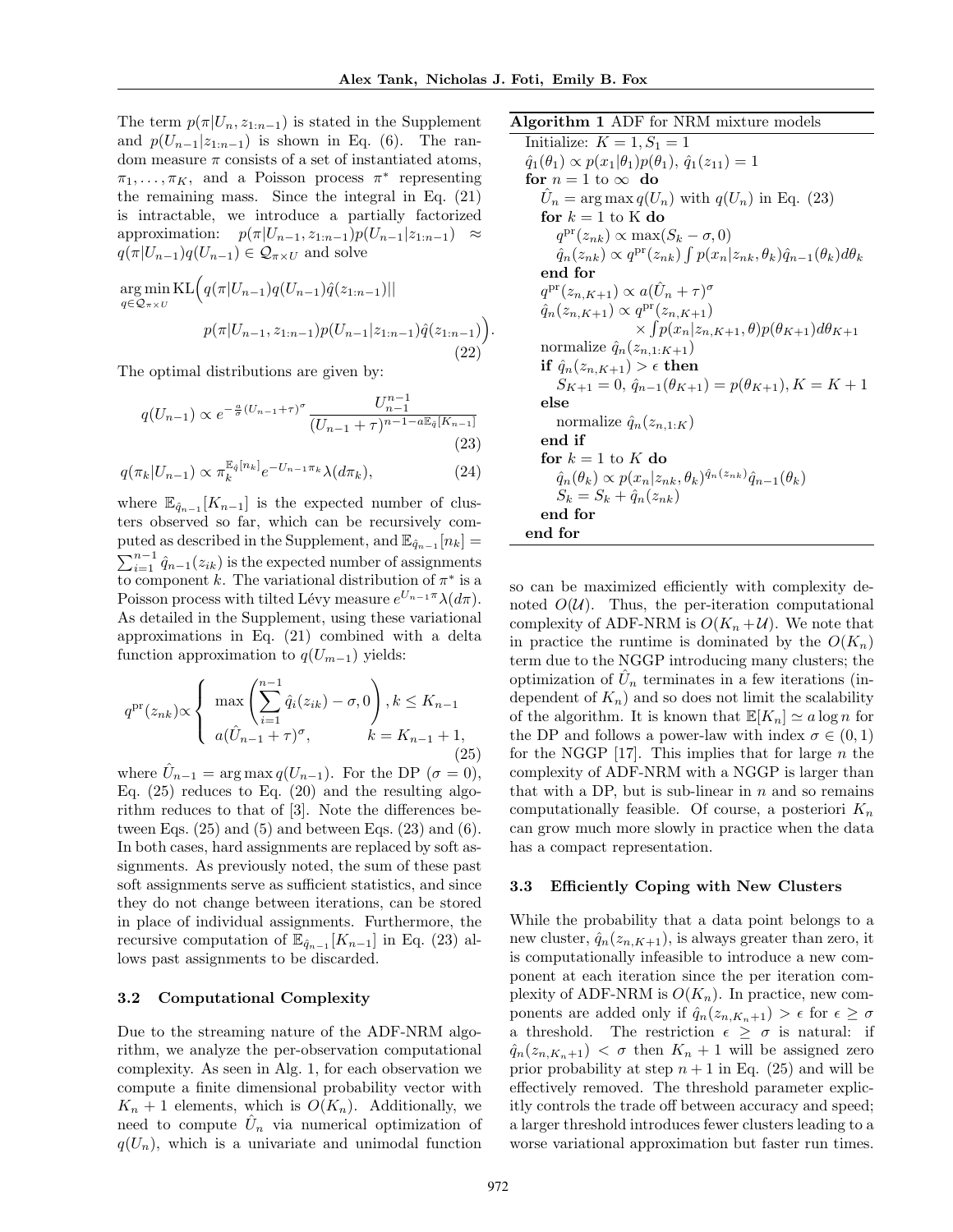One can view our thresholding as an adaptive truncation of the posterior, in contrast to the common approach of truncating the component prior.

During execution of ADF-NRM and EP-NRM of Sec. 3.4, redundant clusters can be created due to the order of observations processed. As in [3], we introduce merge steps to combine distinct clusters that explain similar observations. Since a benefit of the NGGP over the DP is the addition of many small but important clusters (see Sec. 4), we found that frequent merging degrades predictive performance of NGGP models by prematurely removing these clusters. In our experiments, we only merge clusters whose similarity exceeds a conservatively large merge threshold.

### 3.4 Extension to EP

For data sets of fixed size, N, ADF-NRM can be extended to EP-NRM for batch inference analogously to Sec. 2.4. Assume we have both an approximation to the batch posterior  $\hat{q}(\theta, z_{1:N})$  and local contributions  $\bar{q}_i(\theta, z_i)$  for  $j = 1, \ldots, N$ , both of which can be computed using ADF. In particular,  $\hat{q}(\theta, z_{1:N})$  =  $\hat{q}_N(\theta, z_{1:N})$ , the final ADF posterior approximation, and  $\bar{q}_j(\theta, z_j) \propto \frac{\hat{q}_j(\theta, z_{1:j})}{\hat{q}_{j-1}(\theta, z_{1:j})}$  $\frac{q_j(\theta,z_{1:j})}{\hat{q}_{j-1}(\theta,z_{1:(j-1)})}$ , the ratio between successive ADF approximations. Now define

$$
\hat{q}_{\setminus j}(\theta, z_{\setminus j}) \propto \frac{\hat{q}(\theta, z_{1:N})}{\bar{q}_j(\theta, z_j)}
$$
(26)

to be the approximate posterior with  $x_j$  removed. We refine  $\hat{q}(\theta, z_{1:N})$  by projecting  $\hat{q}_{\setminus i}(\theta, z_{\setminus i})f_j(\theta, z_{1:N}) =$  $\hat{q}_{\setminus i}(\theta, z_{\setminus i})p(x_j |z_j, \theta)p(z_j |z_{\setminus i})$  onto Q using Eq. (8). Similar to ADF, the updated soft assignment for  $z_j$ is given by  $\hat{q}(z_{jk}) \propto q^{\text{pr}}_{\backslash j}(z_{jk}) \int p(x_j | z_{jk}, \theta) \hat{q}_{\backslash j}(\theta_k) d\theta_k$ where  $q_{\backslash j}^{\text{pr}}$  is the approximate predictive distribution given all other soft assignments. The approximate global update is given by  $\hat{q}(\theta_k) \propto$  $p(x_j | z_k, \theta)^{\hat{q}(z_{jk})} \hat{q}_{\setminus j}(\theta_k)$ . The *j*th local contribution is then updated to

$$
\bar{q}_j(\theta, z_j) \propto \frac{\hat{q}(\theta, z_{1:N})}{\hat{q}_{\setminus j}(\theta, z_{\setminus j})}.\tag{27}
$$

We cycle through the data set repeatedly, at each stage applying the steps above, until convergence.

For conjugate exponential families, the computations required for the global cluster parameters,  $\theta$ , in Eq.  $(26)$  and Eq.  $(27)$  reduce to updating sufficient statistics as in Sec. 2.4.  $q_{\backslash j}^{\text{pr}}$  for NGGPs may similarly be updated on each round by letting  $S_k = \sum_{i=1}^N \hat{q}(z_{ik})$ and  $S_{k,\setminus j} = S_k - \hat{q}(z_{jk})$ , where  $\hat{q}(z_{ik})$  are the current soft assignments. Under the same logic as Eq. (25),  $q_{\backslash j}^{\rm pr}$  for instantiated clusters is approximated by

$$
q_{\backslash j}^{\text{pr}}(z_{jk}) \propto \max(S_{k,\backslash j} - \sigma, 0), \tag{28}
$$



Figure 1: ADF-NRM posterior mean mixture components for the synthetic bars data set with  $(top)$  and without  $(bot$ tom) merge steps.

and  $q_{\backslash j}^{\text{pr}}(z_{j,K+1})$  follows analogously (see Supplement). After computing the refined soft assignment,  $\hat{q}(z_{jk})$ , we update  $S_k = S_{k,\setminus j} + \hat{q}(z_{jk})$ . As a consequence of this approach, the total weight on an instantiated cluster  $k$ ,  $S_k$ , can become small upon revisits of the data assignments. In practice, we remove cluster  $k$  if  $S_k < \epsilon$ , where  $\epsilon$  is as in Sec. 3.3.

# 4 Experiments

We evaluate ADF-NRM on both real and synthetic data using the task of document clustering. Each document is represented by a vector of word counts,  $x_d \in \mathbb{R}_+^V$ , where V is the size of the vocabulary, and  $x_{dw}$  is the number of occurrences of word w in document d. We then model the corpus as a NGGP mixture of multinomials; that is, our data are generated as in Eq. (3) with  $x_d \sim \text{Mult}(N_d, \theta^{z_d})$ , where  $N_d$  is the number of words in document d and  $\theta_k$  is a vector of word probabilities in cluster k. We take  $H_0$  to be Dirichlet such that  $\theta_k \sim \text{Dir}(\alpha)$ . We then use our proposed algorithms to perform inference over  $\{z_d\}$  and  $\{\theta_k\}.$ 

We focus on comparing the IG ( $\sigma = 0.5$ ) to the DP  $(\sigma = 0)$ . The choices of  $\alpha$  used to set the Dirichlet base measure in our various experiments are discussed in the Supplement. To select the NRM hyperparameters a and  $\tau$ , we adapt the grid-search method used for the sampling-based batch procedure of [4] to our streaming setting. As detailed in the Supplement, we perform a preliminary analysis on a small subset of the data. Our algorithm is then let loose on the remaining data with these values fixed.

### 4.1 Synthetic Bars

First, we perform clustering on a synthetic data set of  $8 \times 8$  images to show that ADF-NRM can recover the correct component distributions. Each image is represented by a vector of positive integer pixel intensities, which we interpret as a document over a vo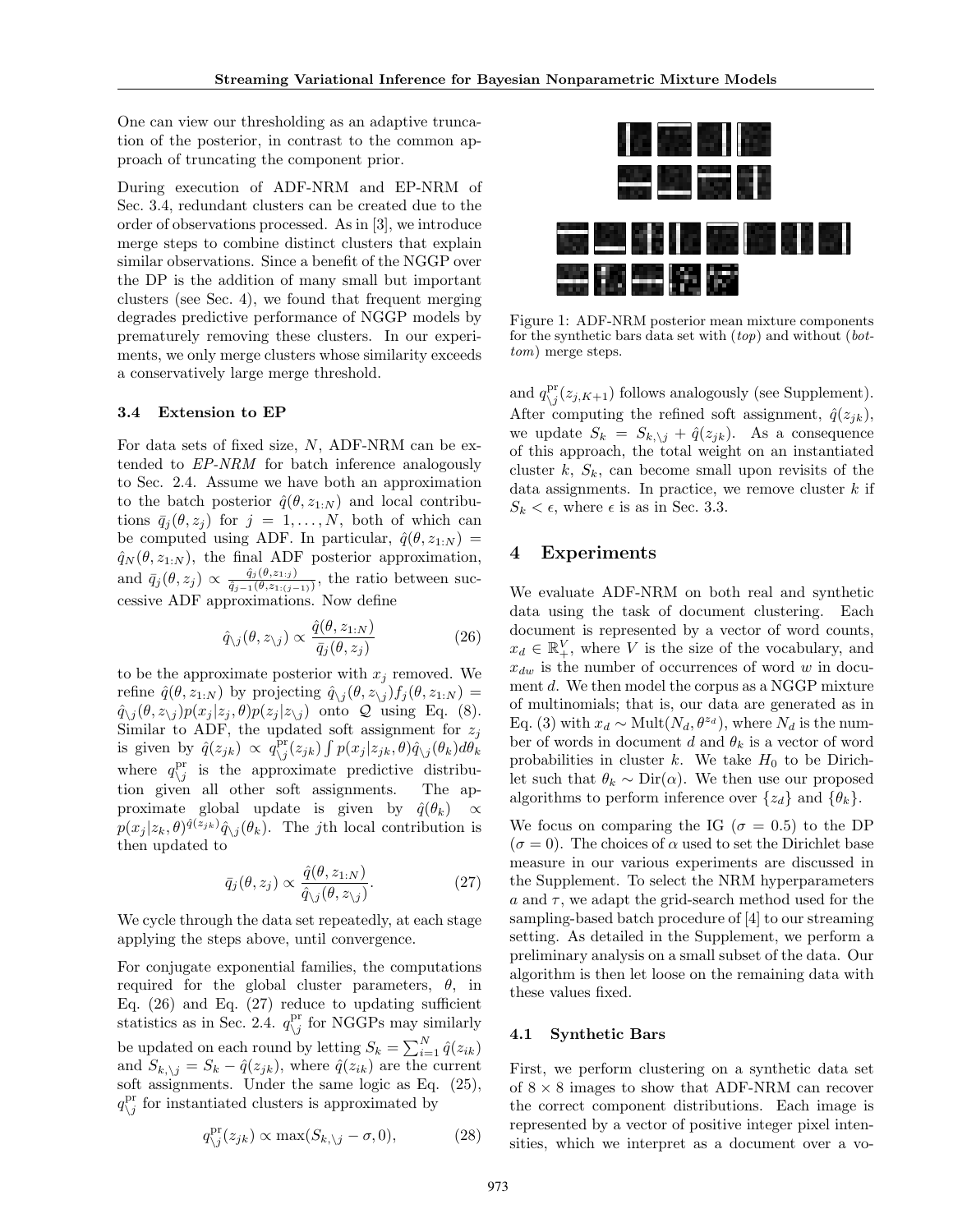cabulary with 64 terms. The clusters correspond to horizontal and vertical bars with an additive baseline to ensure cluster overlap. Each of 200 images is generated by first choosing a cluster,  $z_d$ , and then sampling pixel intensities  $x_d \sim \text{Mult}(50, \theta^{z_d})$ . Fig. 1 depicts the resulting ADF-NRM posterior mean mixture components under the learned variational distribution,  $\mathbb{E}_{\hat{q}_N}[\theta_k]$ , based on an IG prior  $(\sigma = 0.5)$ , both with and without merge moves. We see that in both cases the algorithm learns the correct clusters, but merge moves remove redundant and extraneous clusters.

### 4.2 Synthetic Power-Law Clusters

To explore the benefit of the additional flexibility of IGs over DPs, we generated 10,000 synthetic documents,  $x_d$ , from a Pitman-Yor(.75, 1) mixture of multinomials. The Pitman-Yor prior is another commonly used BNP prior famous for its ability to model clusters whose sizes follow certain power-law distributions [18].

We assess the ADF-NRM predictive log-likelihood and inferred number of clusters versus number of observed documents. For each model, we selected hyperparameters based on a randomly selected set of 1, 000 documents. We then continue our algorithm on 7, 000 training documents and use the remaining 2, 000 for evaluation. Mean predictive log-likelihoods, number of clusters, and error estimates were obtained by permuting the order of the training documents 5 times. We compare our ADF-NRM performance to that of a baseline model where the cluster parameters are inferred based on ground-truth-labeled training data. Lastly, after the completion of ADF, we performed 49 additional passes through the data using EP-NRM to obtain refined predictions and number of clusters.

We see in Fig. 2 that both the IG and DP models perform similarly for small  $n$ , but as the amount of data increases, the IG provides an increasingly better fit in terms of both predictive log-likelihood and number of clusters. This substantiates the importance of our streaming algorithm being able to handle a broad class of NRMs. Furthermore, after a single data pass, ADF-NRM comes close to reaching the baseline model even with the IG/Pitman-Yor model mismatch. It is also evident in Fig. 2 that additional EP iterations both improve predictions and the match between inferred and true number of clusters for both prior specifications.

### 4.3 KOS Blog Corpus

We also applied ADF-NRM to cluster the KOS corpus of 3,430 blog posts [19]. The fact that the corpus is small enough to use non-streaming (batch) inference algorithms allows us to compare ADF-NRM, EP-NRM, and the collapsed Gibbs sampler for NGGP



Figure 2: Mean predictive log-likelihood (left) and number of clusters (*right*) for the DP (*cyan*) and IG (*red*) priors on the synthetic power-law data set using ADF-NRM. Triangles indicate final values for EP-NRM after 50 epochs. The ground-truth model is shown in purple. Error bars are omitted due to their small size relative to the plot scale.

Table 1: Mean predictive performance and number of clusters  $(\pm 1 \text{ std. err.})$  for ADF-NRM, EP-NRM, and a collapsed Gibbs sampler on the KOS corpus.

| Method   | Pred. log-lik     | $\#\text{Clusters}$ | Epochs |
|----------|-------------------|---------------------|--------|
| ADF-DP   | $-346023 \pm 165$ | $80 \pm .17$        |        |
| $ADF-IG$ | $-345588 \pm 159$ | $92 \pm .18$        |        |
| $EP-DP$  | $-342535 \pm 181$ | $104 \pm 2.4$       | 50     |
| $EP-IG$  | $-342195 \pm 161$ | $114 \pm 1.5$       | 50     |
| Gibbs-DP | $-342164 \pm 11$  | $119 \pm 0.3$       | 215    |
| Gibbs-IG | $-341468 \pm 338$ | $128 \pm 1.3$       | 215    |

mixture models presented in [5]. Importantly, we only compare to Gibbs, which is not suited to the streaming setting, in an attempt to form a gold standard. (Recall that Gibbs targets the exact posterior in contrast to our variational-based approach, and we do not expect mixing to be an issue in this modest-sized data set.)

We evaluated performance as in Sec. 4.2. Here, we held out 20% of the entire corpus as a test set and trained (given the hyperparameters determined via grid search) on the remaining 80% of documents. The ADF-NRM predictive log-likelihoods for the IG and DP were computed after a single pass through the data set while those for EP-NRM were computed by cycling through the data set 50 times. Error estimates were obtained by permuting the order of the documents 20 times. Predictions for the collapsed Gibbs sampler were computed by running 5 chains for 215 passes through the data and averaging the predictive log-likelihood for the last 50 samples across chains.

The comparisons between all methods are depicted in Table 1. For all algorithms (ADF, EP, and Gibbs) the added flexibility of the IG provides a better fit in terms of predictive log-likelihood. The additional  $\approx$  10 clusters associated with the IG for all algorithms correspond to small clusters which seem to capture finer-scale latent structure important for prediction. Although performance increases moving from the onepass ADF-NRM to multi-pass EP-NRM, Fig. 3 displays that the most significant gains occur in the initial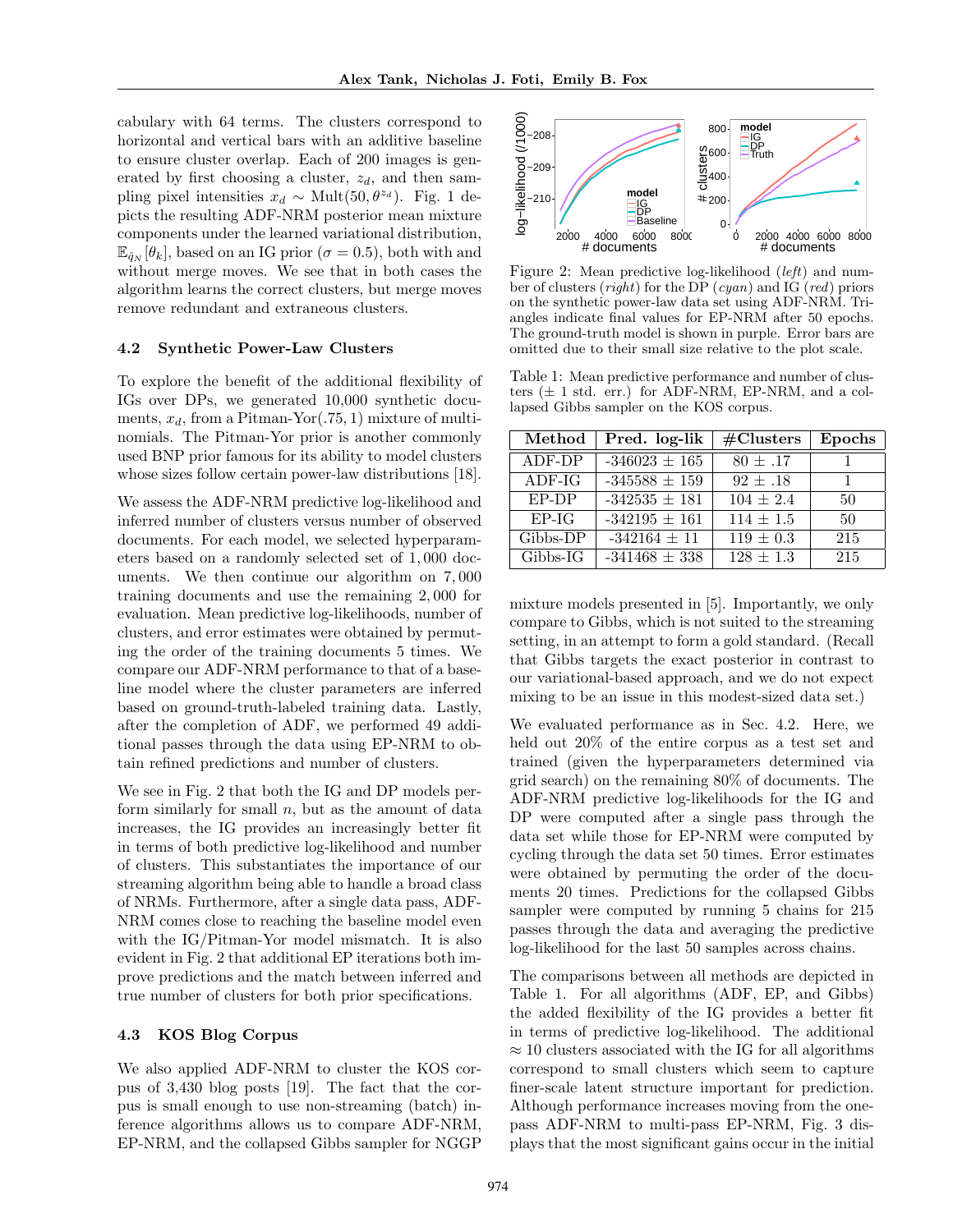

Figure 3: Predictive log-likelihood (left) and mean number of clusters (right) using EP-NRM on KOS corpus. Vertical **295** lines indicate epochs and error bars  $\pm$  1 st. dev..

epoch. In fact, after a single epoch ADF performs significantly better than a single epoch of Gibbs; it takes **301** about three Gibbs epochs to reach comparative perfor-**303** mance (see Supplement). Finally, while the IG Gibbs sampler leads to the best performance, EP-NRM with the IG prior is competitive and reaches similar perfor-**307** mance to the DP using Gibbs. **302 306**

In summary, ADF-NRM provides competitive perfor-**310** mance with only a single pass through the data; more **312** refined approximations nearly matching the computa-**313** tionally intensive sampling-based approaches can be computed via EP-NRM if it is feasible to both save **316** and cycle through the data. **311 315**

# 4.4 New York Times Corpus

We performed streaming inference on a corpus of **324** 300,000 New York Times articles [19]. We first identi-**325** fied a vocabulary of 7, 841 unique words by removing **327** words occurring in fewer than 20 and more than 90% **328** of documents, as well as terms resulting from obvious errors in data acquisition. Then, we removed documents containing fewer than 20 words in our vocabulary, resulting in a corpus of 266,000 documents. The corpus is too large for batch algorithms, so we focus on ADF-NRM comparing the DP and IG priors. **326**

We determined hyperparameters as before and held out 5, 000 documents as a test set, evaluating the predictive log-likelihood and number of clusters after every 5, 000 training documents were processed. See Fig. 4. As before, the IG obtains superior predictive log-likelihood and introduces many additional small clusters compared to the DP, suggesting that the IG may be able to capture nuanced latent structure in the corpus that the DP cannot (see the Supplement for more details). Reassuringly, the recovered clusters with highest weights correspond to interpretable topics (Fig. 5). Yet again, we see the benefits of being able to consider NRMs beyond the DP, which to date has been the most widely considered BNP prior largely due to the computational tools developed for it.



Figure 4: Comparison of (*left*) predictive log-likelihood and (right) number of clusters using ADF-NRM on the New York Times corpus for the IG and DP priors.

| Topic 1            | Topic 2            | Topic 3            | Topic 4           |
|--------------------|--------------------|--------------------|-------------------|
| athletes (.83)     | merger $(.36)$     | reform $(.31)$     | quarterback (.45) |
| weight $(.75)$     | revenue $(3.3)$    | conservative (.26) | vankees $(.45)$   |
| exercise (.68)     | shares $(.31)$     | senator $(.24)$    | scored $(.43)$    |
| steroid $(.55)$    | cable $(.31)$      | parties $(.22)$    | pitcher $(.38)$   |
| supplement $(.49)$ | businesses $(.29)$ | supporter $(.22)$  | offense (.37)     |

Figure 5: Most probable words and their respective contributions (in %) for the 4 most prevalent topics.

# 5 Discussion

strated the effectiveness of our algorithms, and the We introduced the ADF-NRM algorithm, a variational approach to streaming approximate posterior inference in NRM-based mixture models. Our algorithm leverages the efficient sequential updates of ADF while importantly maintaining the infinite-dimensional nature of the BNP model. The key to tractability is focusing on approximating a partial-urn characterization of the NRM predictive distribution of cluster assignments. We also showed how to adapt the single-pass ADF-NRM algorithm to a multiple-pass EP-NRM variant for batch inference. Our empirical results demonimportance of considering NRMs beyond the DP.

7 A potential drawback of the EP-NRM scheme is that each observation needs to store its variational distribution over cluster assignments. An interesting question is whether the local distributions can be grouped and memoized [20] to both save computation and perform data-driven split-merge moves. This combined with simple parallel EP schemes [14, 21] would scale EP-NRM to massive data sets.

Instead of examining predictive distributions and exploiting the NRM partial-urn scheme, a natural question is whether similar algorithms can be developed that do not integrate out the underlying measure. Such algorithms would be directly applicable to hierarchical BNP models such as topic models and hidden Markov models [22].

Acknowledgements: This work was supported in part by DARPA Grant FA9550-12-1-0406 negotiated by AFOSR, ONR Grant N00014-10-1-0746, and the TerraSwarm Research Center sponsored by MARCO and DARPA. AT was partially funded by an IGERT fellowship.